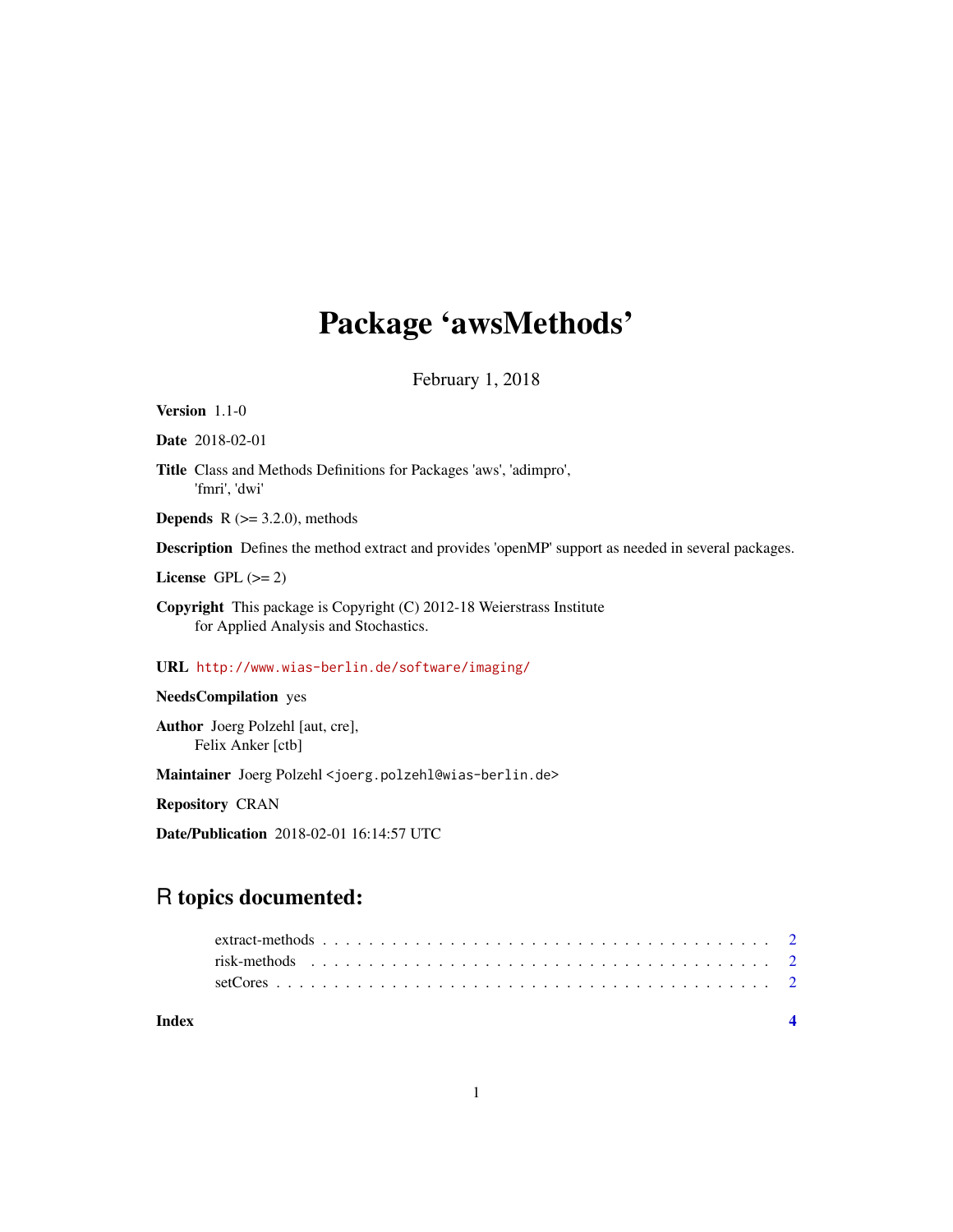<span id="page-1-0"></span>

## Description

Provides generic function extract currently used in packages aws and dti.

#### Methods

Method extract is used to extract information from objects defined in packages aws and dti. Here only the generic function is defined. The method usually takes an argument what='vector of characters' defining which information is needed and returns a list with component names corresponding to the entries in what.

|              | signature( $x = "ANY")$ |  |
|--------------|-------------------------|--|
| risk-methods | Generic function risk   |  |

## Description

Provides generic function risk currently used in package aws.

## Methods

Defines a method used in package aws to evaluate the quality of smoothing results. See help in package aws for details.

|          | signature( $y = "ANY")$                    |  |
|----------|--------------------------------------------|--|
| setCores | Set the number of cores to use for openMP. |  |

## Description

The function sets the number of cores used in openMP parallelization in part of the Fortran code.

### Usage

setCores(n, reprt = TRUE)

## Arguments

|       | number of cores to use. If n is missing the actual number of cores in use is |
|-------|------------------------------------------------------------------------------|
|       | returned.                                                                    |
| reprt | Logical, is reprt==TRUE the number of cores in use is reported.              |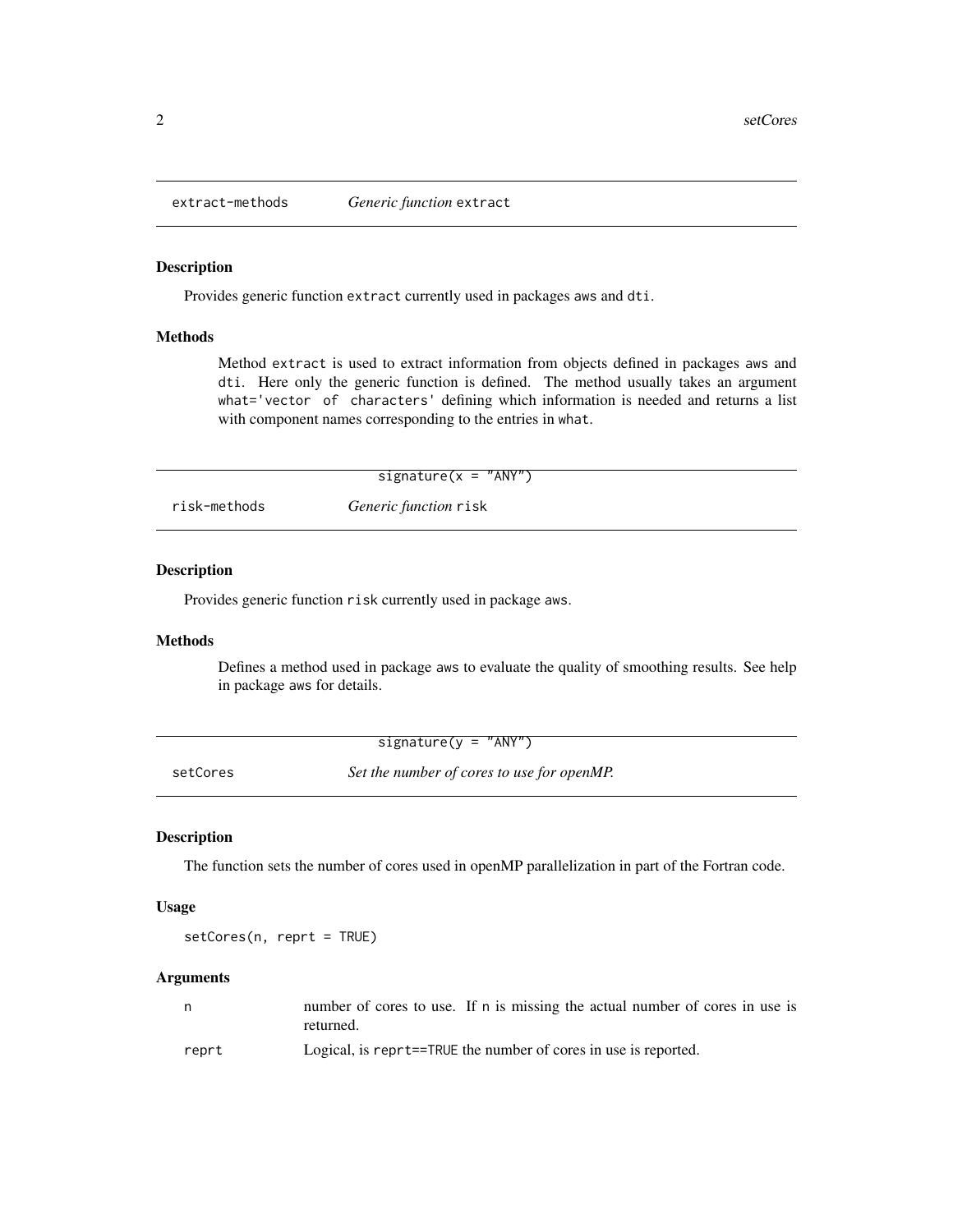#### setCores 3

## Details

The number of cores is restricted to integers between 1 (default) and the number of available cores.

## Value

The function returns the number of cores in use.

### Note

This function is a slightly modified version of function setCores in package spMC version 0.2.2 written by Luca Sartore <drwolf85@gmail.com>

## Author(s)

Felix Anker (anker@wias-berlin.de)

## Examples

```
## Report number of cores available and in use
  setCores()
## Set number of cores used in openMP to minimum of
## 12 and number of available cores
  setCores(12)
```